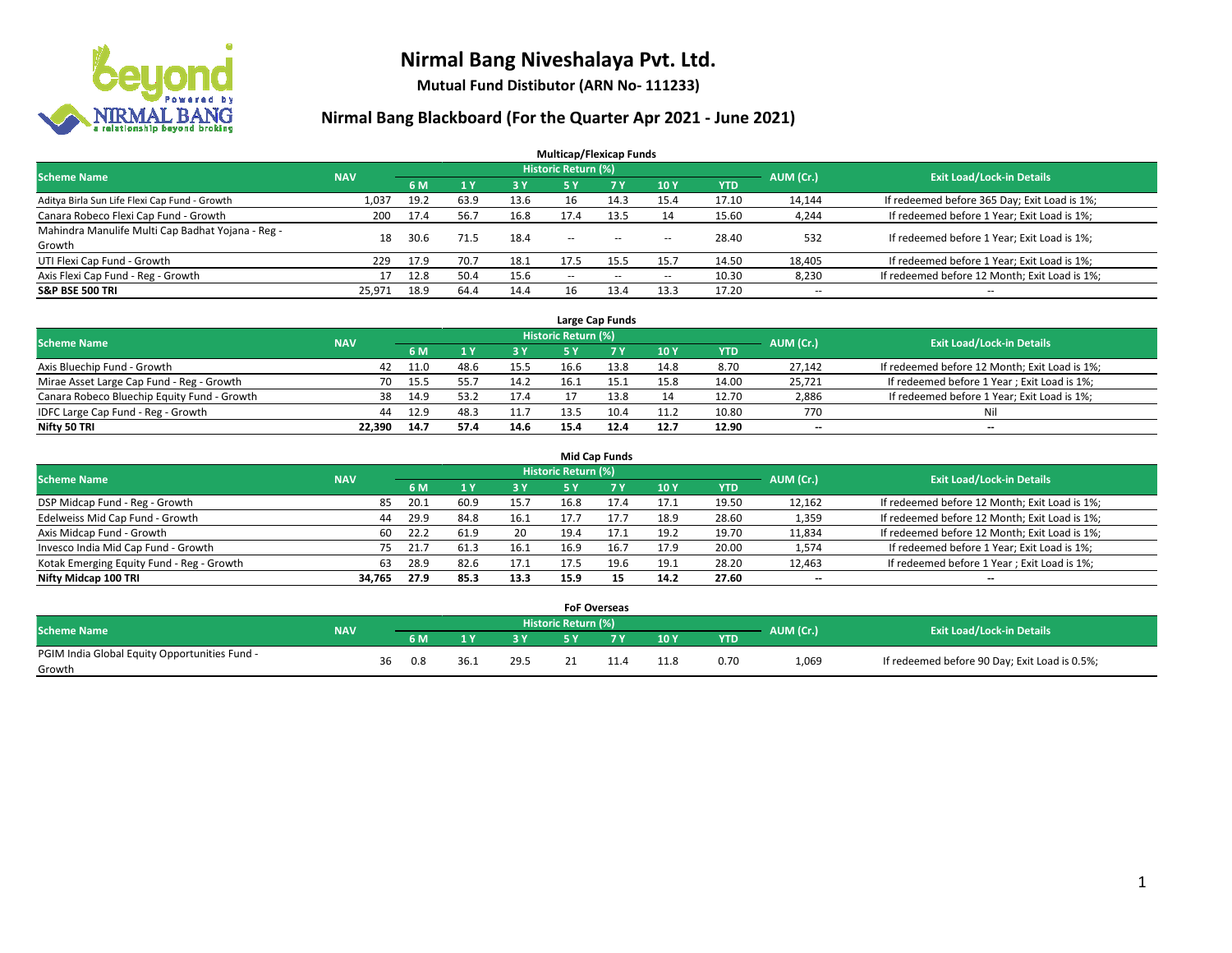

**Mutual Fund Distibutor (ARN No- 111233)**

| Large & Midcap                                   |            |      |      |      |                            |      |      |            |           |                                              |  |  |  |  |
|--------------------------------------------------|------------|------|------|------|----------------------------|------|------|------------|-----------|----------------------------------------------|--|--|--|--|
| <b>Scheme Name</b>                               | <b>NAV</b> |      |      |      | <b>Historic Return (%)</b> |      |      |            | AUM (Cr.) | <b>Exit Load/Lock-in Details</b>             |  |  |  |  |
|                                                  |            | 6 M  |      | 3 Y  | 5 Y                        | 7 Y  | 10Y  | <b>YTD</b> |           |                                              |  |  |  |  |
| Mirae Asset Emerging Bluechip Fund - Growth      | 86         | 23.9 | 71.7 | 20.5 | 21.2                       | 22   | 22.4 | 22.00      | 17,892    | If redeemed before 1 Year; Exit Load is 1%;  |  |  |  |  |
| Canara Robeco Emerging Equities - Growth         | 142        | 20.0 | 64.9 | 15.1 | 18.1                       | 19.1 | 20   | 17.80      | 8,988     | If redeemed before 1 Year; Exit Load is 1%;  |  |  |  |  |
| Principal Emerging Bluechip Fund - Growth        | 159        | 22.3 | 68.4 | 14.1 | 17.7                       | 18.1 | 18.9 | 20.40      | 2,731     | If redeemed before 365 Day; Exit Load is 1%; |  |  |  |  |
| Invesco India Growth Opportunities Fund - Growth | 47         | 15.5 | 50.5 | 11.9 |                            | 14.2 | 14   | 13.40      | 3,835     | If redeemed before 1 Year; Exit Load is 1%;  |  |  |  |  |
| Kotak Equity Opportunities Fund - Reg - Growth   | 175        | 18.3 | 57.4 | 15.4 | 16.1                       | 15.4 | 14.8 | 17.50      | 6,362     | If redeemed before 1 Year; Exit Load is 1%;  |  |  |  |  |
| Tata Large & Mid Cap Fund - Reg - Growth         | 300        | 18.7 | 59.4 | 16.3 | 14.6                       | 14.2 | 14.5 | 18.50      | 2,301     | If redeemed before 365 Day; Exit Load is 1%; |  |  |  |  |
| NIFTY Large Midcap 250 TRI                       | 10,808     | 21.7 | 70.2 | 15   |                            | 15.1 | 14.9 | 20.50      | --        | --                                           |  |  |  |  |

| <b>Focused Funds</b>                                |            |      |      |      |                     |      |        |            |           |                                               |  |  |  |
|-----------------------------------------------------|------------|------|------|------|---------------------|------|--------|------------|-----------|-----------------------------------------------|--|--|--|
| <b>Scheme Name</b>                                  | <b>NAV</b> |      |      |      | Historic Return (%) |      |        |            | AUM (Cr.) | <b>Exit Load/Lock-in Details</b>              |  |  |  |
|                                                     |            | 6 M  |      | 73 Y | 5 Y                 |      | 10Y    | <b>YTD</b> |           |                                               |  |  |  |
| Axis Focused 25 Fund - Growth                       | 41         | 11.8 | 55.4 | 14   | 17.8                | 16   | $\sim$ | 10.20      | 16,540    | If redeemed before 12 Month; Exit Load is 1%; |  |  |  |
| ICICI Prudential Focused Equity Fund - Ret - Growth | 43         | 19.1 | 52.9 | 13.2 | 13.1                | 11.4 | 12.3   | 18.10      | 1,523     | If redeemed before 1 Year; Exit Load is 1%;   |  |  |  |
| SBI Focused Equity Fund - Growth                    | 208        | 19.2 | 54.5 | 15.5 | 16.8                | 16.5 | 17.2   | 18.40      | 15,879    | If redeemed before 1 Year; Exit Load is 1%;   |  |  |  |
| <b>S&amp;P BSE 500 TRI</b>                          | 25.971     | 18.9 | 64.4 | 14.4 | 16                  | 13.4 | 13.3   | 17.20      | $- -$     | $\overline{\phantom{a}}$                      |  |  |  |

| <b>Small Cap Funds</b>             |            |            |                                  |             |      |      |                          |       |                          |                                               |  |  |  |
|------------------------------------|------------|------------|----------------------------------|-------------|------|------|--------------------------|-------|--------------------------|-----------------------------------------------|--|--|--|
| <b>Scheme Name</b>                 | <b>NAV</b> | AUM (Cr.)  | <b>Exit Load/Lock-in Details</b> |             |      |      |                          |       |                          |                                               |  |  |  |
|                                    |            | 6 M        |                                  | <b>3 Y.</b> | 5 V  |      | 10Y                      | YTD   |                          |                                               |  |  |  |
| Axis Small Cap Fund - Reg - Growth |            | 29.7<br>50 | 79.5                             | 22.6        | 19.6 | 18.9 | $\overline{\phantom{a}}$ | 27.00 | 5,435                    | If redeemed before 12 Month; Exit Load is 1%; |  |  |  |
| DSP Small Cap Fund - Reg - Growth  |            | 30.3<br>92 | 93.3                             | 15.1        | 14.8 | 19.5 | 19.8                     | 29.40 | 7,251                    | If redeemed before 12 Month; Exit Load is 1%; |  |  |  |
| SBI Small Cap Fund - Growth        |            | 27.7<br>90 | 88.9                             | 18.6        |      | 24.7 | 23.2                     | 25.30 | 8,664                    | If redeemed before 1 Year; Exit Load is 1%;   |  |  |  |
| Nifty Smallcap 100 TRI             | 11.925     | 38.1       | 114.9                            | 9.4         | 12.5 | 10.2 | 11.5                     | 35.60 | $\overline{\phantom{a}}$ | --                                            |  |  |  |

| ELSS Schemes (Tax Saving u/s 80-C)                                                                       |       |      |      |      |           |           |       |            |        |                          |  |  |  |  |
|----------------------------------------------------------------------------------------------------------|-------|------|------|------|-----------|-----------|-------|------------|--------|--------------------------|--|--|--|--|
| Historic Return (%)<br><b>Exit Load/Lock-in Details</b><br><b>Scheme Name</b><br>AUM (Cr.)<br><b>NAV</b> |       |      |      |      |           |           |       |            |        |                          |  |  |  |  |
|                                                                                                          |       | 6 M  | 1Y   | 3 Y  | <b>5Y</b> | <b>7Y</b> | 10Y   | <b>YTD</b> |        |                          |  |  |  |  |
| Aditya Birla Sun Life Tax Relief 96 - Growth                                                             | 40    | 10.2 | 38.6 |      | 12.5      | 14.1      | 14.1  | 7.40       | 13,950 | Nil                      |  |  |  |  |
| Axis Long Term Equity Fund - Growth                                                                      | 66    | 12.9 | 54.9 |      | 16.3      | 16.5      | 18.2  | 11.20      | 29,575 | Nil                      |  |  |  |  |
| Canara Robeco Equity Tax Saver Fund - Growth                                                             | 103   | 20.7 | 67.7 | 19.5 |           | 14.9      | 15    | 18.10      | 2,227  | Nil                      |  |  |  |  |
| Invesco India Tax Plan - Growth                                                                          | 74    | 18.1 | 55.6 | 13.2 | 15.6      | 15.3      | 15.5  | 15.20      | 1,669  | Nil                      |  |  |  |  |
| Mirae Asset Tax Saver Fund - Reg - Growth                                                                | 28    | 22.2 | 71.3 | 19.2 | 21.2      | $\sim$    | $\!-$ | 20.10      | 7,940  | Nil                      |  |  |  |  |
| S&P BSE 200 TRI                                                                                          | 8.291 | 17.4 | 61.6 | 14.7 |           | 13.4      | 13.4  | 15.70      | $- -$  | $\overline{\phantom{a}}$ |  |  |  |  |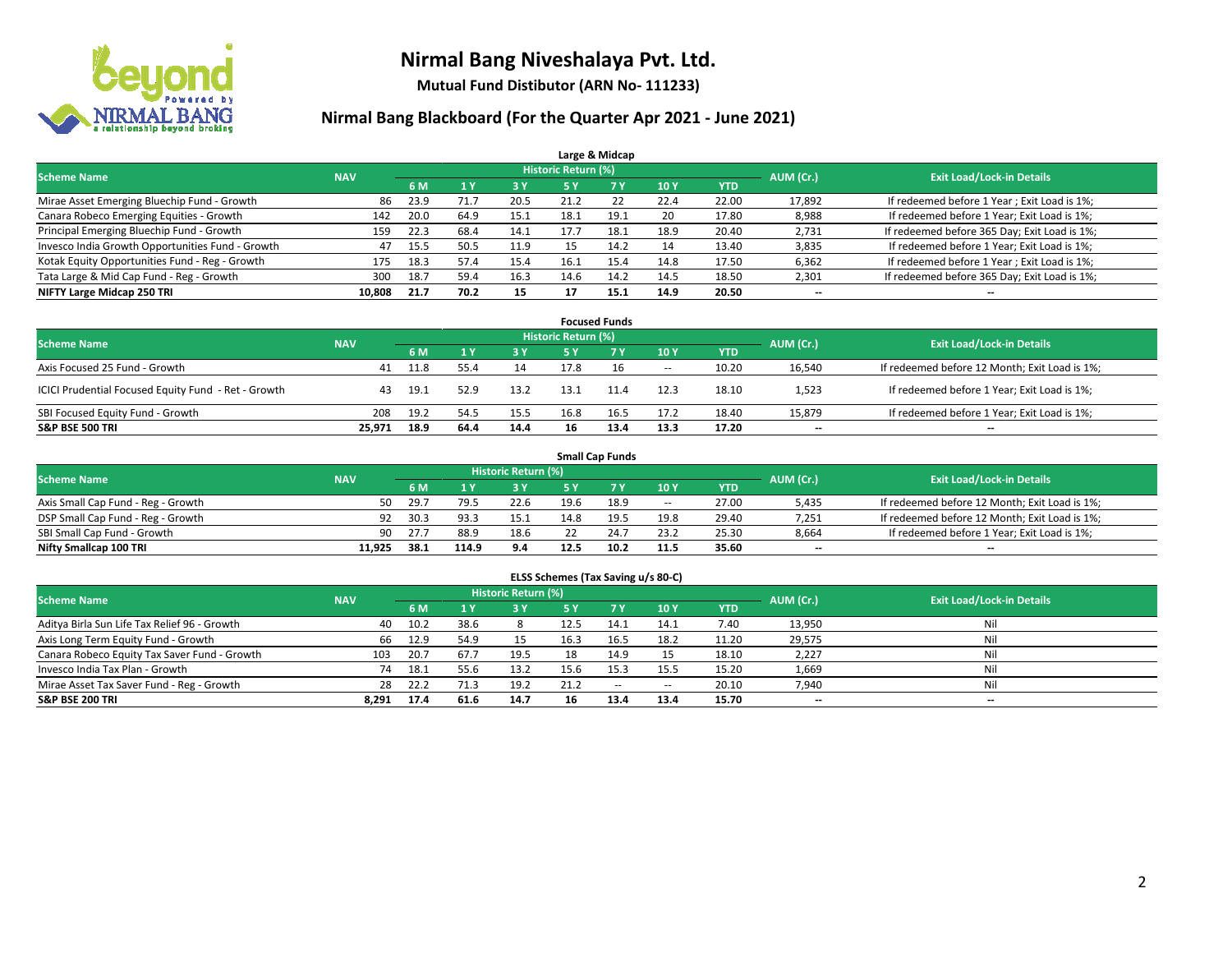

**Mutual Fund Distibutor (ARN No- 111233)**

| <b>Solution Oriented</b>                                  |            |      |      |                            |           |           |        |            |           |                                               |  |  |
|-----------------------------------------------------------|------------|------|------|----------------------------|-----------|-----------|--------|------------|-----------|-----------------------------------------------|--|--|
| <b>Scheme Name</b>                                        | <b>NAV</b> |      |      | <b>Historic Return (%)</b> |           |           |        |            | AUM (Cr.) | <b>Exit Load/Lock-in Details</b>              |  |  |
|                                                           |            | 6 M  | 1Y   | 3 Y                        | <b>5Y</b> | <b>7Y</b> | 10Y    | <b>YTD</b> |           |                                               |  |  |
| <b>HDFC Childrens Gift Fund</b>                           | 169        | 16.7 | 50.7 | 13.6                       | 14.4      | 13.4      | 14.5   | 15.40      | 4,667     | Nil                                           |  |  |
| Tata Retirement Savings Fund - Moderate Plan - Reg        | 40         | 11.4 | 39.1 | 10.2                       | 13.7      | 14.7      | $\sim$ | 9.90       | 1,429     | If redeemed before 61 Month; Exit Load is 1%; |  |  |
| Tata Retirement Savings Fund - Progressive Plan -<br>Reg  | 40         | 13.3 | 45.2 | 10.9                       | 15.3      | 14.8      | $ -$   | 11.50      | 1,061     | If redeemed before 61 Month; Exit Load is 1%; |  |  |
| Tata Retirement Savings Fund - Reg - Conservative<br>Plan | 24         | 4.2  | 14.7 | 8.2                        | 9         | 9.4       | $ -$   | 3.60       | 170       | If redeemed before 61 Month; Exit Load is 1%; |  |  |
| <b>S&amp;P BSE 200 TRI</b>                                | 8.291      | 17.4 | 61.6 | 14.7                       | 16        | 13.4      | 13.4   | 15.70      | --        | $\overline{\phantom{a}}$                      |  |  |

|                                                    |            |                                  |      |           |      | <b>Index Fund</b> |      |            |       |                                               |
|----------------------------------------------------|------------|----------------------------------|------|-----------|------|-------------------|------|------------|-------|-----------------------------------------------|
| <b>Scheme Name</b>                                 | AUM (Cr.)  | <b>Exit Load/Lock-in Details</b> |      |           |      |                   |      |            |       |                                               |
|                                                    | <b>NAV</b> | 6 M                              |      | <b>3Y</b> | 5 Y  | <b>AT Y</b>       | 10Y  | <b>YTD</b> |       |                                               |
| HDFC Index Fund-NIFTY 50 Plan                      | 144        | 14.5                             | 56.6 | 14        | 14.7 | 11.8              | 11.9 | 12.70      | 3,210 | If redeemed before 3 Day; Exit Load is 0.25%; |
| ICICI Prudential Nifty Next 50 Index Fund - Growth | 34         | 19.0                             | 52.6 | 9.4       | 14.2 | 13.2              | 13.2 | 17.40      | 1.230 | Nil                                           |
| UTI Nifty Index Fund - Growth                      | 104        | 14.6                             |      | 14.2      | 14.9 | 11.9              | 12   | 12.80      | 4,022 | Nil                                           |
| Nifty 50 TRI                                       | 22,390     | 14.7                             | 57.4 | 14.6      | 15.4 | 12.4              | 12.7 | 12.90      | $- -$ | $\overline{\phantom{a}}$                      |

|                                       |            |      |                  |                            |      | <b>Contra/Value Fund</b> |      |            |           |                                             |
|---------------------------------------|------------|------|------------------|----------------------------|------|--------------------------|------|------------|-----------|---------------------------------------------|
| <b>Scheme Name</b>                    | <b>NAV</b> |      |                  | <b>Historic Return (%)</b> |      |                          |      |            | AUM (Cr.) | <b>Exit Load/Lock-in Details</b>            |
|                                       |            | 6 M  |                  | 3 Y                        |      | 7 V                      | 10Y  | <b>YTD</b> |           |                                             |
| Invesco India Contra Fund - Growth    | 69         | 16.8 | 54. <sup>o</sup> | 13.3                       |      | 16.1                     | 15.9 | 15.40      | 7,033     | If redeemed before 1 Year; Exit Load is 1%; |
| UTI Value Opportunities Fund - Growth | 90         | 18.5 | 60.7             | 14.2                       | 14.2 |                          | 12.8 | 16.70      | 5,917     | If redeemed before 1 Year; Exit Load is 1%; |
| <b>S&amp;P BSE 500 TRI</b>            | 25,971     | 18.9 | 64.4             | 14.4                       |      | 13.4                     | 13.3 | 17.20      | $- -$     | $-$                                         |

| Sector/Thematic                                                           |            |      |                |                          |      |      |      |            |           |                                               |  |  |
|---------------------------------------------------------------------------|------------|------|----------------|--------------------------|------|------|------|------------|-----------|-----------------------------------------------|--|--|
| <b>Scheme Name</b>                                                        | <b>NAV</b> |      |                | Historic Return (%)      |      |      |      |            | AUM (Cr.) | <b>Exit Load/Lock-in Details</b>              |  |  |
|                                                                           |            | 6 M  | 4 <sub>Y</sub> | <b>3Y</b>                | 5 Y  | 7Y   | 10Y  | <b>YTD</b> |           |                                               |  |  |
| Canara Robeco Consumer Trends Fund - Reg -<br>Growth                      | 59         | 17.7 | 59.5           | 16.3                     | 17.9 | 17.2 | 16   | 15.70      | 596       | If redeemed before 1 Year; Exit Load is 1%;   |  |  |
| Mirae Asset Great Consumer Fund - Growth                                  | 49         | 18.4 | 55             | 13.3                     | 17.3 | 15.6 | 16.8 | 17.20      | 1,271     | If redeemed before 1 Year; Exit Load is 1%;   |  |  |
| <b>ICICI Prudential Technology Fund - Growth</b>                          | 125        | 33.4 | 131.1          | 31.2                     | 24.6 | 21.4 | 21.6 | 26.80      | 2,792     | If redeemed before 15 Day; Exit Load is 1%;   |  |  |
| Nippon India Pharma Fund - Growth                                         | 293        | 17.4 | 54.4           | 26.4                     | 17.7 | 18.1 | 17.6 | 15.80      | 5,238     | If redeemed before 1 Month; Exit Load is 1%;  |  |  |
| BNP Paribas India Consumption Fund - Reg - Growth                         | 18         | 17.2 | 46.8           | $\overline{\phantom{a}}$ |      |      | --   | 14.90      | 744       | If redeemed before 12 Month; Exit Load is 1%; |  |  |
| ICICI Prudential Banking and Financial Services Fund -<br>Retail - Growth | 79         | 21.2 | 71.8           | 10.1                     | 15.3 | 14.7 | 16.2 | 20.30      | 4,265     | If redeemed before 15 Day; Exit Load is 1%;   |  |  |
| <b>S&amp;P BSE 500 TRI</b>                                                | 25,971     | 18.9 | 64.4           | 14.4                     | 16   | 13.4 | 13.3 | 17.20      | --        | --                                            |  |  |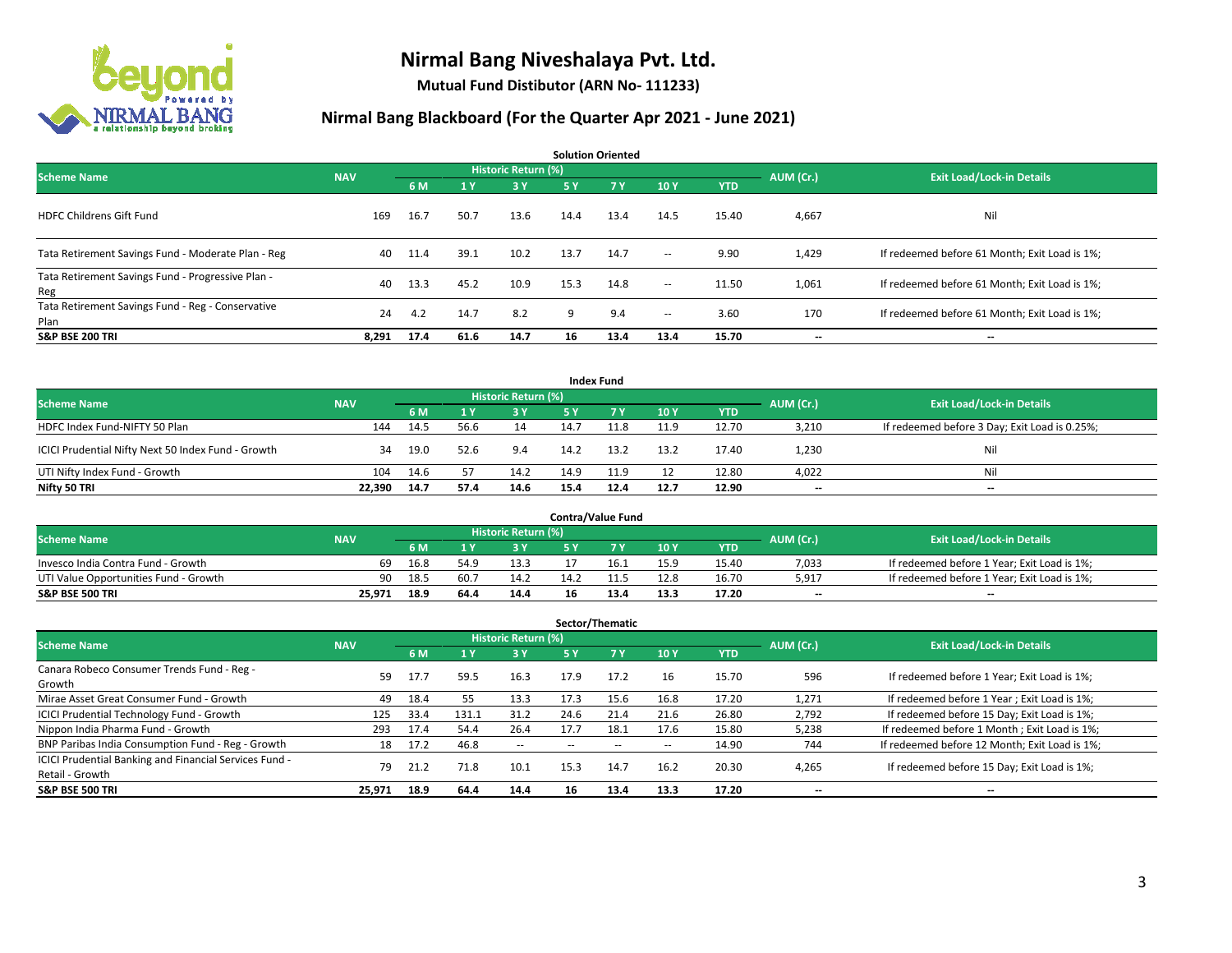

**Mutual Fund Distibutor (ARN No- 111233)**

| <b>Dynamic Asset Allocation Funds</b>                      |            |      |      |                            |      |        |       |            |           |                                               |  |  |  |
|------------------------------------------------------------|------------|------|------|----------------------------|------|--------|-------|------------|-----------|-----------------------------------------------|--|--|--|
| <b>Scheme Name</b>                                         | <b>NAV</b> |      |      | <b>Historic Return (%)</b> |      |        |       |            | AUM (Cr.) | <b>Exit Load/Lock-in Details</b>              |  |  |  |
|                                                            |            | 6 M  |      | 3 Y                        | 5 Y  | 7 Y    | 10Y   | <b>YTD</b> |           |                                               |  |  |  |
| ICICI Prudential Balanced Advantage Fund - Reg -<br>Growth | 46         | 9.1  | 32.5 |                            | 11.3 | 11.1   | 12.7  | 8.30       | 32,188    | If redeemed before 1 Year; Exit Load is 1%;   |  |  |  |
| Nippon India Balanced Advantage Fund - Growth              | 115        | 10.6 | 32.9 | 10.2                       | 12   | 10.6   | 11.7  | 9.60       | 3,515     | If redeemed before 12 Month; Exit Load is 1%; |  |  |  |
| Edelweiss Balanced Advantage Fund - Growth                 | 33         | 10.8 | 35.6 | 13.1                       | 12.4 | 11.4   | 11.3  | 9.60       | 3,881     | If redeemed before 365 Day; Exit Load is 1%;  |  |  |  |
| Kotak Balanced Advantage Fund - Reg - Growth               | 14         | 8.3  | 29.2 | $\sim$                     | --   | $\sim$ | $\!-$ | 7.10       | 8,754     | If redeemed before 1 Year; Exit Load is 1%;   |  |  |  |
| NIFTY 50 Hybrid Composite Debt 65:35 Index                 | 13.455     | 10.2 | 37.9 | 13.9                       | 13.5 | 11.6   | 11.7  | 8.90       | $- -$     | --                                            |  |  |  |

| <b>Hybrid Aggressive</b>                        |            |      |      |                     |      |        |        |            |           |                                               |  |  |  |
|-------------------------------------------------|------------|------|------|---------------------|------|--------|--------|------------|-----------|-----------------------------------------------|--|--|--|
| <b>Scheme Name</b>                              | <b>NAV</b> |      |      | Historic Return (%) |      |        |        |            | AUM (Cr.) | <b>Exit Load/Lock-in Details</b>              |  |  |  |
|                                                 |            | 6 M  |      | 3 Y                 |      |        | 10Y    | <b>YTD</b> |           |                                               |  |  |  |
| Canara Robeco Equity Hybrid Fund - Growth       | 225        | 13.2 | 41.5 | 14.8                | 14.6 |        | 14     | 11.60      | 5,327     | If redeemed before 1 Year; Exit Load is 1%;   |  |  |  |
| SBI Equity Hybrid Fund - Growth                 | 184        | 12.6 | 41.3 | 13.1                | 13.1 |        | 14.2   | 11.70      | 39.977    | If redeemed before 12 Month; Exit Load is 1%; |  |  |  |
| Mirae Asset Hybrid - Equity Fund - Reg - Growth | 20         | 14.3 | 43.8 | 14                  | 14.3 | $\sim$ | $\sim$ | 13.10      | 5,150     | If redeemed before 1 Year; Exit Load is 1%;   |  |  |  |
| NIFTY 50 Hybrid Composite Debt 65:35 Index      | 13.455     | 10.2 | 37.9 | 13.9                | 13.5 |        | 11.7   | 8.90       | $-$       | $- -$                                         |  |  |  |

| Gold                                    |            |        |        |                     |     |     |                          |            |           |                                                                  |  |  |  |
|-----------------------------------------|------------|--------|--------|---------------------|-----|-----|--------------------------|------------|-----------|------------------------------------------------------------------|--|--|--|
| <b>Scheme Name</b>                      | <b>NAV</b> |        |        | Historic Return (%) |     |     |                          |            | AUM (Cr.) | <b>Exit Load/Lock-in Details</b>                                 |  |  |  |
|                                         |            | 6 M    |        | 73 Y.               | 5 Y |     | <b>10Y</b>               | <b>YTD</b> |           |                                                                  |  |  |  |
| <b>HDFC Gold Fund - Growth</b>          |            | -6.2   | $-2.2$ | 13.9                | 8.3 | 6.6 | $\overline{\phantom{a}}$ | $-6.40$    | 1,229     | If redeemed before 6 Months; Exit Load is 2%; If redeemed bet. 6 |  |  |  |
|                                         |            |        |        |                     |     |     |                          |            |           | Months to 12 Months; Exit Load is 1%;                            |  |  |  |
| Kotak Gold Fund - Reg - Growth          | 20         | $-5.4$ |        | 14.9                | 8.7 | 6.8 | 6.2                      | $-5.90$    | 968       | If redeemed before 1 Year; Exit Load is 1%;                      |  |  |  |
| Nippon India Gold Savings Fund - Growth | 19         | -6.5   | -2.4   | 13.8                | 8.2 | 6.4 |                          | $-6.50$    | 1,429     | If redeemed before 15 Day; Exit Load is 1%;                      |  |  |  |
| <b>Prices of Gold</b>                   | 47.122     | -5.6   | $-0.4$ | 15.3                | 9.5 |     | 7.7                      | $-5.80$    | --        | $\overline{\phantom{a}}$                                         |  |  |  |

| <b>Arbitrage Fund</b>                      |            |           |                                  |     |     |     |     |        |            |        |                                                 |  |  |
|--------------------------------------------|------------|-----------|----------------------------------|-----|-----|-----|-----|--------|------------|--------|-------------------------------------------------|--|--|
| <b>Scheme Name</b>                         | <b>NAV</b> | AUM (Cr.) | <b>Exit Load/Lock-in Details</b> |     |     |     |     |        |            |        |                                                 |  |  |
|                                            |            |           | $\overline{1}$ M                 | 3 M | 6 M |     |     | 3 Y    | <b>YTD</b> |        |                                                 |  |  |
| IDFC Arbitrage Fund - Reg - Growth         |            | 26        | 6.9                              | 4.9 |     |     | 4.3 | .      | 3.90       | 7,126  | If redeemed before 1 Month; Exit Load is 0.25%; |  |  |
| Kotak Equity Arbitrage Fund - Reg - Growth |            | 29        | 7.4                              |     | 4.5 |     | 4.7 |        | 4.40       | 20,291 | If redeemed before 30 Day; Exit Load is 0.25%;  |  |  |
| Tata Arbitrage Fund - Reg - Growth         |            |           |                                  |     | 4.4 | 3.9 |     | $\sim$ | 4.30       | 6,302  | If redeemed before 30 Day; Exit Load is 0.25%;  |  |  |
| Nippon India Arbitrage Fund - Growth       |            |           |                                  |     | 4.2 |     | 4.6 |        | 4.10       | 11,792 | If redeemed before 1 Month; Exit Load is 0.25%; |  |  |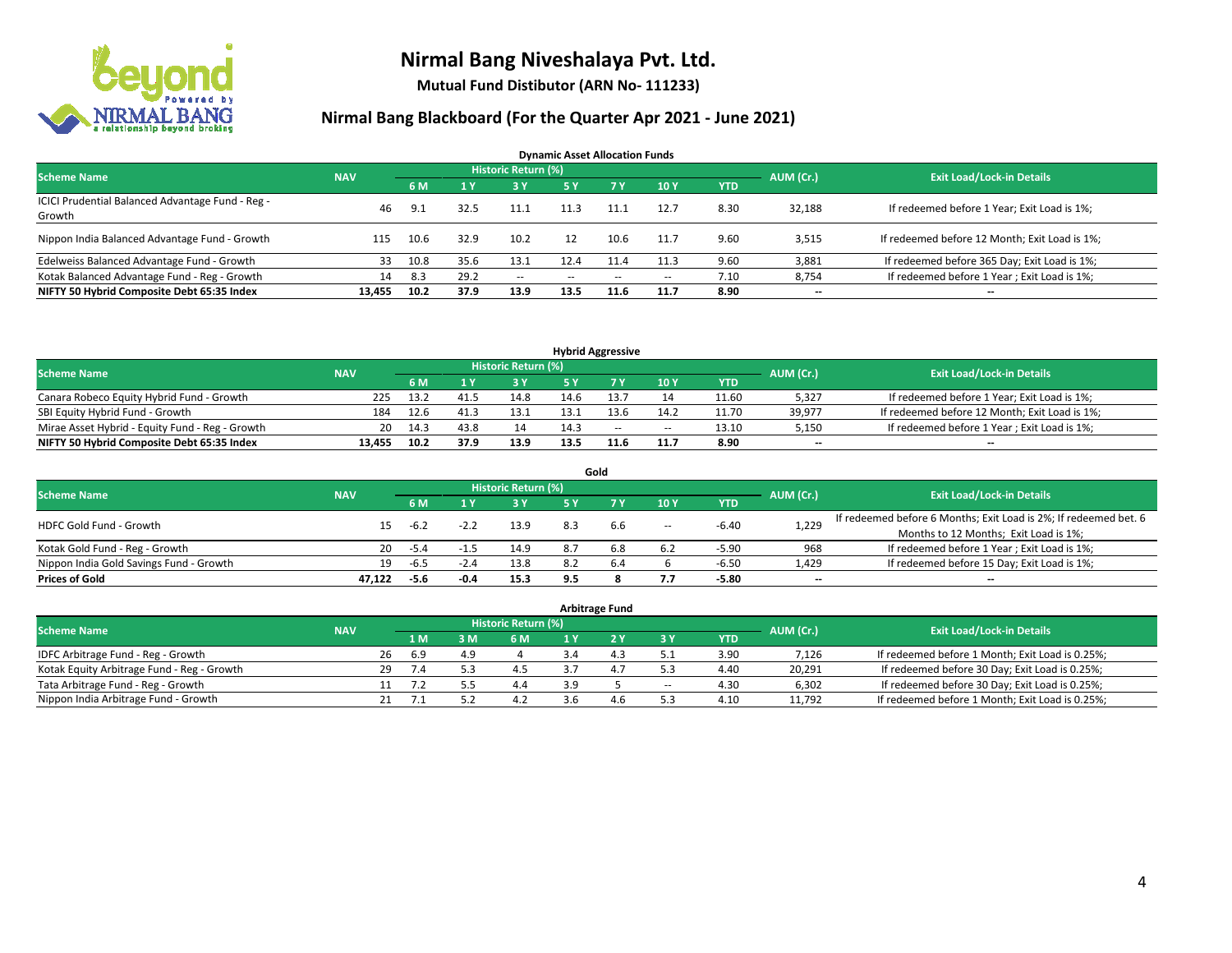

**Mutual Fund Distibutor (ARN No- 111233)**

| <b>Overnight Fund</b>                          |                          |     |     |                            |     |     |            |                          |           |                                  |  |  |  |  |
|------------------------------------------------|--------------------------|-----|-----|----------------------------|-----|-----|------------|--------------------------|-----------|----------------------------------|--|--|--|--|
| <b>Scheme Name</b>                             | <b>NAV</b>               |     |     | <b>Historic Return (%)</b> |     |     | <b>YTM</b> | Avg                      | AUM (Cr.) | <b>Exit Load/Lock-in Details</b> |  |  |  |  |
|                                                |                          | 1 W | 2 W | l M                        | 3 M | 1Y  |            | <b>Maturity</b>          |           |                                  |  |  |  |  |
| IDFC Overnight Fund - Reg - Growth             | 1,102                    | 3.1 |     |                            |     |     | 3.22       | 0.00                     | 1,112     | Nil                              |  |  |  |  |
| Tata Overnight Fund - Reg - Growth             | 1,091                    | 3.1 | 3.1 | 3.1                        |     |     | 3.28       | 0.00                     | 1,819     | Nil                              |  |  |  |  |
| SBI Overnight Fund - Growth                    | 3,342                    | 3.1 |     | 3.1                        |     |     | 3.26       | 0.00                     | 18,725    | Nil                              |  |  |  |  |
| ICICI Prudential Overnight Fund - Reg - Growth | 112                      | 3.1 |     |                            |     |     | 3.3        |                          | 10,194    | Nil                              |  |  |  |  |
| Nippon India Overnight Fund - Reg - Growth     | 111                      | 3.1 |     |                            |     |     | 3.22       | 0.00                     | 5,552     | Nil                              |  |  |  |  |
| <b>CRISIL Liquid Fund Index</b>                | $\overline{\phantom{a}}$ | 3.2 | 3.4 | 3.5                        | 3.6 | 3.7 | --         | $\overline{\phantom{a}}$ | $- -$     | $-$                              |  |  |  |  |

| <b>Liauid Funds</b>                              |            |     |           |                     |     |  |                          |                          |           |                                  |  |  |  |
|--------------------------------------------------|------------|-----|-----------|---------------------|-----|--|--------------------------|--------------------------|-----------|----------------------------------|--|--|--|
| Scheme Name                                      | <b>NAV</b> |     |           | Historic Return (%) |     |  | <b>YTM</b>               | Avg                      | AUM (Cr.) | <b>Exit Load/Lock-in Details</b> |  |  |  |
|                                                  |            | 1 W | <b>2W</b> | 1 M                 | зM  |  |                          | <b>Maturity</b>          |           |                                  |  |  |  |
| Aditya Birla Sun Life Liquid Fund - Reg - Growth | 332        |     |           |                     |     |  | 3.52                     | 0.12                     | 30,047    | *Ref Footnote                    |  |  |  |
| ICICI Prudential Liquid Fund - Reg - Growth      | 305        | 2.8 |           |                     |     |  | 3.48                     | 0.13                     | 36,601    | *Ref Footnote                    |  |  |  |
| Kotak Liquid Fund - Reg - Growth                 | 4,169      | 2.8 |           |                     |     |  | 3.46                     | 0.09                     | 30,283    | *Ref Footnote                    |  |  |  |
| Nippon India Liquid Fund - Growth                | 5,031      |     |           |                     |     |  | 3.48                     | 0.13                     | 20,049    | *Ref Footnote                    |  |  |  |
| Mahindra Manulife Liquid Fund - Reg - Growth     | 1,339      | 2.9 |           |                     |     |  | 3.54                     | 0.09                     | 1,617     | *Ref Footnote                    |  |  |  |
| <b>CRISIL Liquid Fund Index</b>                  | $- -$      |     | 5.0       | 3.5                 | 3.6 |  | $\overline{\phantom{a}}$ | $\overline{\phantom{a}}$ | $- -$     | $\overline{\phantom{a}}$         |  |  |  |

| <b>Ultra Short Fund</b>                                                                                                              |       |      |     |     |     |                               |                          |                          |        |     |  |  |  |  |
|--------------------------------------------------------------------------------------------------------------------------------------|-------|------|-----|-----|-----|-------------------------------|--------------------------|--------------------------|--------|-----|--|--|--|--|
| <b>Historic Return (%)</b><br>Avg<br><b>Exit Load/Lock-in Details</b><br>AUM (Cr.)<br><b>Scheme Name</b><br><b>NAV</b><br><b>YTM</b> |       |      |     |     |     |                               |                          |                          |        |     |  |  |  |  |
|                                                                                                                                      |       | 1 M  | 3 M | 6 M | 1 Y | $\overline{3}$ $\overline{Y}$ |                          | <b>Maturity</b>          |        |     |  |  |  |  |
| HDFC Ultra Short Term Fund - Reg - Growth                                                                                            | 12    | 3.3  | 4.2 | 3.6 | 4.4 | $\sim$                        | 3.99                     | 0.51                     | 16,736 | Nil |  |  |  |  |
| ICICI Prudential Ultra Short Term Fund - Growth                                                                                      | 22    | 4.3  | 4.7 | 4.2 | 5.3 |                               | 4.71                     | 0.45                     | 9,949  | Nil |  |  |  |  |
| UTI Ultra Short Term Fund - Growth                                                                                                   | 3.282 | 3.2  |     | 3.4 |     | 4.7                           | 3.94                     | 0.43                     | 2,278  | Ni  |  |  |  |  |
| Aditya Birla Sun Life Savings Fund - Reg - Growth                                                                                    | 427   | 4.0  | 4.9 | 3.9 | 5.1 |                               | 4.28                     | 0.55                     | 18,100 | Nil |  |  |  |  |
| <b>NIFTY Ultra Short Duration Debt Index</b>                                                                                         | 4.296 | -3.7 | 4.2 | 3.8 | 4.1 | 6.6                           | $\overline{\phantom{a}}$ | $\overline{\phantom{a}}$ | $- -$  | $-$ |  |  |  |  |

| <b>Money Market Fund</b>                         |                          |     |     |                     |                |           |            |                 |           |                                               |  |  |  |  |
|--------------------------------------------------|--------------------------|-----|-----|---------------------|----------------|-----------|------------|-----------------|-----------|-----------------------------------------------|--|--|--|--|
| <b>Scheme Name</b>                               | <b>NAV</b>               |     |     | Historic Return (%) |                |           | <b>YTM</b> | Avg             | AUM (Cr.) | <b>Exit Load/Lock-in Details</b>              |  |  |  |  |
|                                                  |                          | 1 M | 3M  | <b>6M</b>           | 1 <sub>Y</sub> | $Z$ 3 $V$ |            | <b>Maturity</b> |           |                                               |  |  |  |  |
| Aditya Birla Sun Life Money Manager Fund - Reg - | 287                      | 3.6 | 4.3 | 3.8                 | 4.4            |           | 3.95       | 0.43            | 14,089    | Nil                                           |  |  |  |  |
| Growth                                           |                          |     |     |                     |                |           |            |                 |           |                                               |  |  |  |  |
| SBI Savings Fund - Growth                        | 33                       | 2.9 | 3.6 | 3.3                 | 3.9            | 6.3       | 3.8        | 0.41            | 25,994    | If redeemed before 3 Days; Exit Load is 0.1%; |  |  |  |  |
| HDFC Money Market Fund - Growth                  | 4,455                    | 3.6 | 4.3 | 3.8                 | 4.2            | 6.8       | 3.9        | 0.45            | 15,383    | Nil                                           |  |  |  |  |
| Tata Money Market Fund - Reg - Growth            | 3,671                    | 3.5 | 4.6 |                     | 4.4            | 4.2       | 3.94       | 0.50            | 3,722     | Nil                                           |  |  |  |  |
| <b>CRISIL Liquid Fund Index</b>                  | $\overline{\phantom{a}}$ | 3.5 | 3.6 | 3.6                 | 3.7            | -5.7      | --         | $- -$           | $- -$     | $-$                                           |  |  |  |  |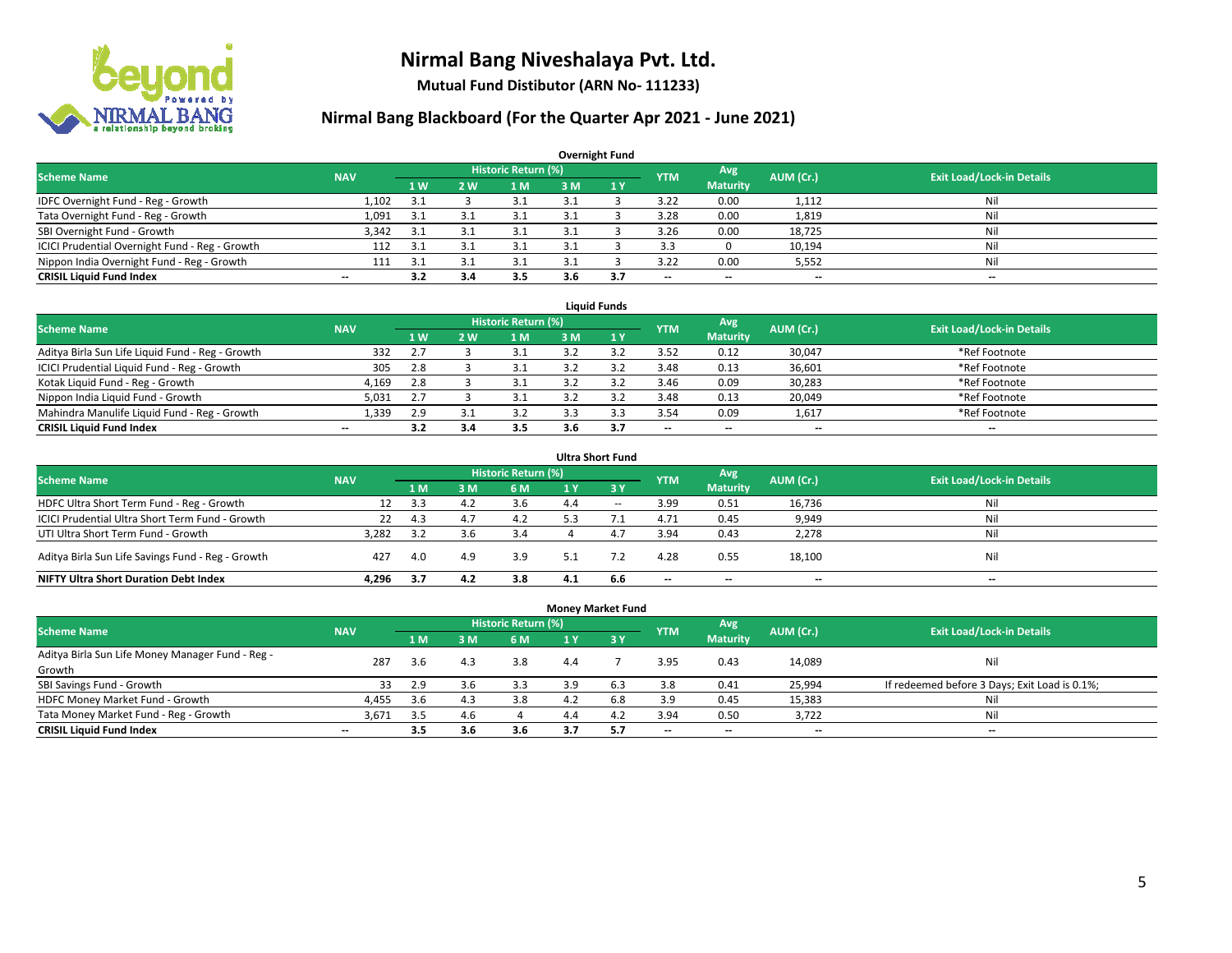

**Mutual Fund Distibutor (ARN No- 111233)**

| <b>Short Term Fund</b>                    |            |    |      |     |                            |     |     |            |                 |           |                                  |  |  |
|-------------------------------------------|------------|----|------|-----|----------------------------|-----|-----|------------|-----------------|-----------|----------------------------------|--|--|
| <b>Scheme Name</b>                        | <b>NAV</b> |    |      |     | <b>Historic Return (%)</b> |     |     | <b>YTM</b> | Avg             | AUM (Cr.) | <b>Exit Load/Lock-in Details</b> |  |  |
|                                           |            |    | 1 M. | 3 M | 6 M                        | 1 V |     |            | <b>Maturity</b> |           |                                  |  |  |
| HDFC Short Term Debt Fund - Growth        |            | 25 | 4.6  | 8.6 |                            |     | 8.9 | 5.25       | 3.15            | 18,117    | Nil                              |  |  |
| Nippon India Short Term Fund - Growth     |            | 41 |      |     |                            | 6.9 |     | 5.21       | 2.42            | 9,012     | Nil                              |  |  |
| ICICI Prudential Short Term Fund - Growth |            | 47 | 4.1  |     | 3.9                        |     |     | 5.70       | 4.32            | 20,015    | Nil                              |  |  |

| <b>Low Duration Fund</b>                     |            |     |  |                     |     |  |            |                 |           |                                  |  |  |  |
|----------------------------------------------|------------|-----|--|---------------------|-----|--|------------|-----------------|-----------|----------------------------------|--|--|--|
| <b>Scheme Name</b>                           | <b>NAV</b> |     |  | Historic Return (%) |     |  | <b>YTM</b> | Avg             | AUM (Cr.) | <b>Exit Load/Lock-in Details</b> |  |  |  |
|                                              |            | 1 M |  | 6 M                 |     |  |            | <b>Maturity</b> |           |                                  |  |  |  |
| HDFC Low Duration Fund - Growth              | 46         | 4.7 |  | 3.9                 | b.1 |  | 4.54       | 2.29            | 24.543    | Nil                              |  |  |  |
| ICICI Prudential Savings Fund - Reg - Growth | 421        | ר ה |  | י ג                 | b.4 |  | 4.75       | 3.69            | 30,234    | Nil                              |  |  |  |
| Kotak Low Duration Fund - Std - Growth       | 2,654      | 2 Q |  |                     |     |  | 4.61       | 1.61            | 12.765    | Nil                              |  |  |  |

| <b>Banking &amp; PSU Bond Funds</b>                 |            |                                      |      |          |                     |     |  |            |      |           |                                  |  |  |
|-----------------------------------------------------|------------|--------------------------------------|------|----------|---------------------|-----|--|------------|------|-----------|----------------------------------|--|--|
| <b>Scheme Name</b>                                  | <b>NAV</b> |                                      |      |          | Historic Return (%) |     |  | <b>YTM</b> | Avg  | AUM (Cr.) | <b>Exit Load/Lock-in Details</b> |  |  |
|                                                     |            | <b>Maturity</b><br>6 M<br>: M<br>1 M |      |          |                     |     |  |            |      |           |                                  |  |  |
| HDFC Banking and PSU Debt Fund - Reg - Growth       |            | 18                                   |      | 8.8      |                     | 6.9 |  | 5.62       | 4.17 | 9,582     | Nil                              |  |  |
| Tata Banking & PSU Debt Fund - Reg - Growth         |            |                                      |      |          | 2.9                 |     |  | 4.72       | 2.45 | 476       | Nil                              |  |  |
| Kotak Banking and PSU Debt Fund - Reg - Growth      |            |                                      |      | 10.1     | 3.3                 | 6.4 |  | 5.58       | 4.30 | 9.714     | Nil                              |  |  |
| Nippon India Banking & PSU Debt Fund - Reg - Growth |            | 16                                   | -3.8 | $\Omega$ |                     |     |  | ل .        | 3.44 | 6,364     | Nil                              |  |  |

| <b>Corporate Bond Funds</b>                         |            |    |     |     |                            |     |             |            |                 |           |                                  |  |  |  |
|-----------------------------------------------------|------------|----|-----|-----|----------------------------|-----|-------------|------------|-----------------|-----------|----------------------------------|--|--|--|
|                                                     | <b>NAV</b> |    |     |     | <b>Historic Return (%)</b> |     |             | <b>YTM</b> | Avg             | AUM (Cr.) | <b>Exit Load/Lock-in Details</b> |  |  |  |
| <b>Scheme Name</b>                                  |            |    | 1 M | M   | 6 M                        | 1 Y | <b>73 Y</b> |            | <b>Maturity</b> |           |                                  |  |  |  |
| ICICI Prudential Corporate Bond Fund - Reg - Growth |            | 23 | 4.8 |     |                            | b.b | 8.8         | 4.97       | 3.45            | 19,871    | Nil                              |  |  |  |
| IDFC Corporate Bond Fund - Reg - Growth             |            |    | 3.6 | 9.6 | 3.5                        | 6.8 | 8.7         | 5.04       | 2.75            | 20,978    | Nil                              |  |  |  |
| HDFC Corporate Bond Fund - Growth                   |            | 25 | 4.9 | 10  | 3.5                        | 6.9 | 9.4         | 5.4        | 4.43            | 26,184    | Nil                              |  |  |  |
| UTI Corporate Bond Fund - Reg - Growth              |            |    | 3.4 |     | 3.1                        | 6.2 | $- -$       | 4.83       | 2.13            | 3,407     | Nil                              |  |  |  |

| Credit Risk Fund                           |            |    |      |      |     |                            |        |            |                 |           |                                                                       |  |  |  |
|--------------------------------------------|------------|----|------|------|-----|----------------------------|--------|------------|-----------------|-----------|-----------------------------------------------------------------------|--|--|--|
| <b>Scheme Name</b>                         | <b>NAV</b> |    |      |      |     | <b>Historic Return (%)</b> |        |            | Avg             | AUM (Cr.) | <b>Exit Load/Lock-in Details</b>                                      |  |  |  |
|                                            |            |    | 1 M  | sм   | 6 M | 1 Y                        | $Z_3V$ | <b>YTM</b> | <b>Maturity</b> |           |                                                                       |  |  |  |
| ICICI Prudential Credit Risk Fund - Growth |            | 24 | 10.1 | 10.7 | 6.6 |                            | 8.8    | 7.23       | 2.72            | 7,443     | If redeemed before 1 Year; Exit Load is 1%;                           |  |  |  |
|                                            |            | 19 | 8.9  |      |     | 11.8                       | 9.1    | 6.98       | 2.89            | 7,631     | If redeemed before 12 Month; Exit Load is 1%; If redeemed bet. 12     |  |  |  |
| HDFC Credit Risk Debt Fund - Reg - Growth  |            |    |      |      |     |                            |        |            |                 |           | Month to 18 Month; Exit Load is 0.5%;                                 |  |  |  |
|                                            |            |    |      |      |     |                            |        |            |                 |           | If redeemed before 12 Month; Exit Load is 3%; If redeemed bet. 12     |  |  |  |
| SBI Credit Risk Fund - Growth              |            | 35 | 7.3  |      | 4.9 | 8.3                        | 7.6    | 6.74       | 2.20            |           | 3,497 Month to 24 Month; Exit Load is 1.5%; If redeemed bet. 24 Month |  |  |  |
|                                            |            |    |      |      |     |                            |        |            |                 |           | to 36 Month; Exit Load is 0.75%;                                      |  |  |  |